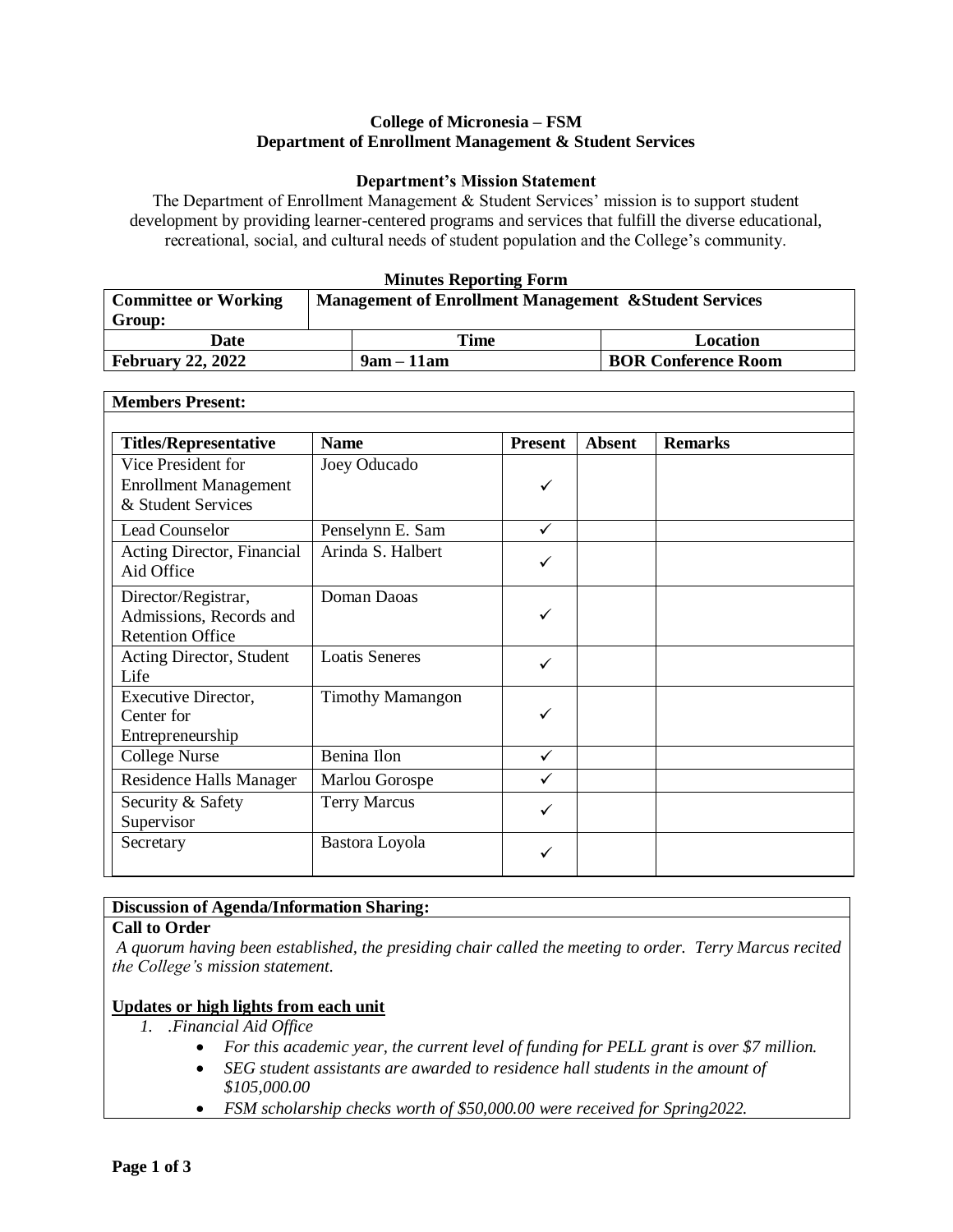- *Work-study applications are ongoing except for the campuses of Chuuk and Kosrae.*
- *Approximately over 90% of Spring2022 enrollment are PELL eligible at National campus. Chuuk and Kosrae campuses were slowly processing their FAFSA applications.*
- *2. Center for Entrepreneurship*
	- *Because of fluctuation of prices, the center requested additional \$400,000.00 for the Greenhouse project. Last week, the center received approval letter that the Economic Development Administration (EDA) grant has been increased from 1.09 to 1.4 million. The payment for the contractor has been requested awaiting certification at business office.*
	- *\$9 million has been approved from Micronesian Conservation Trust (MCT) thru Global Climate Change Fund. Agriculture with business component workshops started in Pohnpei and will continue to the state campuses. The center is currently hiring alumni as GCF Grant Coordinators to do administrative duties at each campus.*
	- *UNICEF will be celebrating the World Water Day in March 2022. They will be testing the quality of water for twelve schools in Pohnpei and later will explain the results of their finding to the teachers and students.*
	- *Vehicles are available for transportation at each campus are limited to grant related activities only.*
- *3. Counseling office*
	- *Currently there are ten tutors for Spring2022, three at Yap campus, one at Kosrae campus, two at Chuuk campus and four at National campus.*
	- *VPEMSS recommended Counselor Nixon Soswa to request financial resources to support his upcoming visits regarding Education USA to the high schools in the FSM. All communications from Nixon for Education USA should go thru the Lead Counselor for review and/or consideration.*
	- *Test taking workshop for students in preparation for their mid-term exams is scheduled today and tomorrow in the MITC viewing rooms starting at 12pm-1pm.*
	- *Counselor Julia Martin applied for leave starting today until March 7, 2022 to attend a funeral in the Mortlock islands.*
- *4. Health Services*
	- *Screening for Leprosy & Tuberculosis (TB) to students, faculty and staff at national campus dispensary is scheduled on March 23 – 30, 2022.*
	- *COVID-19 booster shots, flu shots and regular vaccinations will be administered to students, faculty and staff as well as walk-in individuals at CTEC student center on March 11, 2022.*
- *5. Student Life*
	- *The renovation of the student's cultural huts were completed, followed by a blessing ceremony on February 18, 2022. The event was a successful one.*
	- *All staff at Sports and Recreation and Student Life are registered to participate in the Fire Fighters training on February 24-25, 2022.*
	- *Five student clubs/organizations are registered at National campus in which they are participating for the cultural presentation during Founding Day on April, 1, 2022. The Founding Day celebrations will be held at national campus.*
	- *VPEMSS recommended for a handicraft as token of appreciation to Dr. Paul Dacanay for his tremendous help with the students physical examinations to participate in the ball games during Founding Day event.*